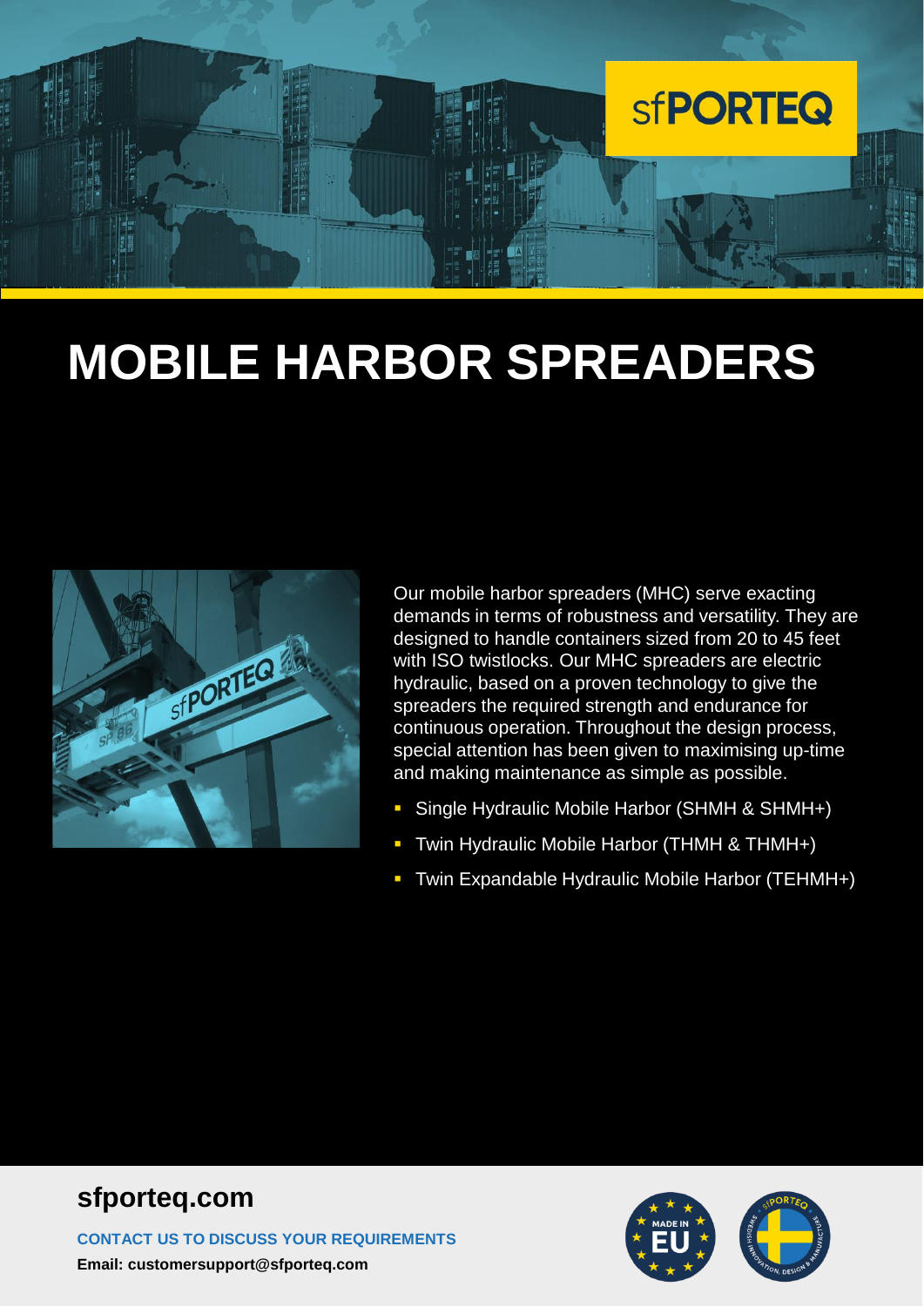**We combine over 150 years of experience in container handling, with the newest innovations, high quality products and a committed approach to sustainable solutions.**

**Designed in Sweden. Manufactured in Europe. Trusted worldwide.**





## **Twin Expandable Hydraulic Mobile Harbor TEHMH+**

- **EX SEPORTEQ Mobile Harbor Spreaders are** designed to serve the high demands on robustness and versatility required of its application.
- **EXTE:** It is designed to handle containers sized from 20 to 45 and 2 x 20 feet with ISO twistlocks with the separating feature with 1600mm.
- **The mobile harbor crane spreader is** electric hydraulic, based on proven technology to give the spreader the required strength and endurance for the continuous operation typical of this application.
- **Throughout the design special attention has** been given to keep availability at a maximum and maintenance as simple as possible.

#### **sfporteq.com**

**CONTACT US TO DISCUSS YOUR REQUIREMENTS**

**Email: customersupport@sfporteq.com**